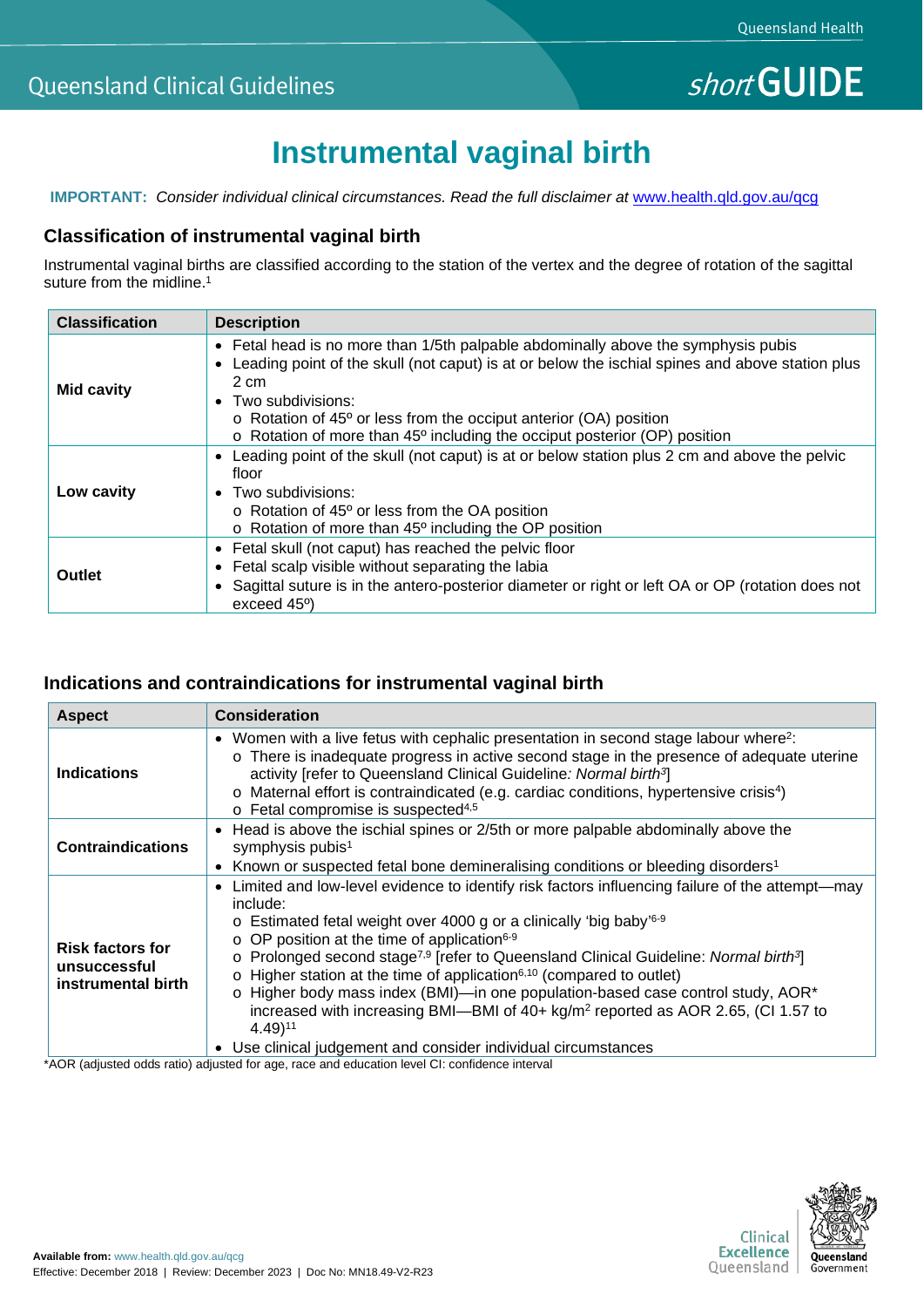

# **Principles of safe instrumental vaginal birth**

| <b>Aspect</b>                        | <b>Consideration</b>                                                                                                                                                                                                                                                                                                                                                                                                                                                                                                                                                                                                                                                                                                                                             |
|--------------------------------------|------------------------------------------------------------------------------------------------------------------------------------------------------------------------------------------------------------------------------------------------------------------------------------------------------------------------------------------------------------------------------------------------------------------------------------------------------------------------------------------------------------------------------------------------------------------------------------------------------------------------------------------------------------------------------------------------------------------------------------------------------------------|
| <b>Clinician skill</b>               | The clinician performing the instrumental birth (or the clinician's supervisor in attendance)<br>$\bullet$<br>has the knowledge, experience and skill to <sup>12</sup> :<br>o Safely perform the procedure<br>o Manage complications that may arise<br>A clinician trained in neonatal resuscitation is required at the birth <sup>1,4</sup><br>$\bullet$                                                                                                                                                                                                                                                                                                                                                                                                        |
| If clinical<br>uncertainty           | Contact an experienced clinician without delay if there is clinical uncertainty about:<br>$\bullet$<br>○ Accuracy of fetal or maternal assessment (e.g. degree of fetal caput or moulding, fetal<br>presentation or station)<br>$\circ$ Performance of the procedure (e.g. decision for CS or selection of instrument)<br>o Other clinical concern/uncertainty<br>If assessment of fetal head station/position is uncertain, ultrasound (transabdominal or<br>$\bullet$<br>transperineal) may assist <sup>13</sup><br>o Follow local protocols regarding use                                                                                                                                                                                                     |
| Communication                        | Provide information about the indications for and potential risks and benefits of instrumental<br>$\bullet$<br>birth antenatally <sup>1</sup> (e.g. during antenatal education or during antenatal visits), including the<br>role of neonatal vitamin K prophylaxis<br>When instrumental birth is contemplated, provide clear explanation to woman and support<br>$\bullet$<br>people to facilitate understanding and informed consent<br>Inform other members of the health care team prior to procedure (e.g. paediatrician)<br>$\bullet$<br>Use standard documentation formats (e.g. assisted vaginal birth clinical pathway <sup>14</sup> ) to<br>$\bullet$<br>accurately record the indications for instrumental vaginal birth and details of the procedure |
| <b>Setting</b>                       | If difficulty is anticipated, perform in operating theatre to facilitate access to immediate CS <sup>1</sup><br>$\bullet$                                                                                                                                                                                                                                                                                                                                                                                                                                                                                                                                                                                                                                        |
| <b>Sequential</b><br>instrumentation | Associated with increased rates of maternal <sup>15,16</sup> and neonatal <sup>16</sup> morbidity<br>$\bullet$<br>Balance risks of sequential instrumentation with the risks of CS in second stage of labour<br>$\bullet$<br>Maintain low threshold for CS after unsuccessful forceps <sup>17</sup><br>$\bullet$                                                                                                                                                                                                                                                                                                                                                                                                                                                 |

# **Discontinuation**

| <b>Aspect</b>    | <b>Consideration</b>                                                                                                                                                                                                                                                                                                                                                                                                                                                                                           |
|------------------|----------------------------------------------------------------------------------------------------------------------------------------------------------------------------------------------------------------------------------------------------------------------------------------------------------------------------------------------------------------------------------------------------------------------------------------------------------------------------------------------------------------|
| <b>Context</b>   | • No high-level evidence on the maximum number of attempts, detachments <sup>18</sup> or pulls <sup>1,4,19</sup><br>In this guideline, traction applied during one contraction is considered to be the equivalent of<br>$\bullet$<br>one pull (even if there are multiple maternal 'pushes' within a contraction)                                                                                                                                                                                              |
| <b>Consensus</b> | Maintain situational awareness that:<br>$\bullet$<br>o Abandoning the procedure may be a safer option than prolonged, repeated or excessive<br>traction efforts <sup>1</sup><br>$\circ$ The traction applied is an adjunct to the mother's expulsive effort, not the primary force to<br>overcome resistance to descent <sup>20</sup><br>With a correctly applied instrument, consider discontinuation:                                                                                                        |
| recommendation   | With vacuum:<br>$\bullet$<br>$\circ$ After two detachments<br>$\circ$ Descent is inadequate (full diameter of cup not visible at the perineum with three pulls <sup>1</sup> )<br>$\circ$ Duration of application of the vacuum cup reaches 20 minutes <sup>21</sup><br>With forceps:<br>$\bullet$<br>o Blades cannot be applied easily, handles do not easily approximate or rotation not easily<br>achieved-all without undue force<br>o Descent is inadequate or birth is not imminent following three pulls |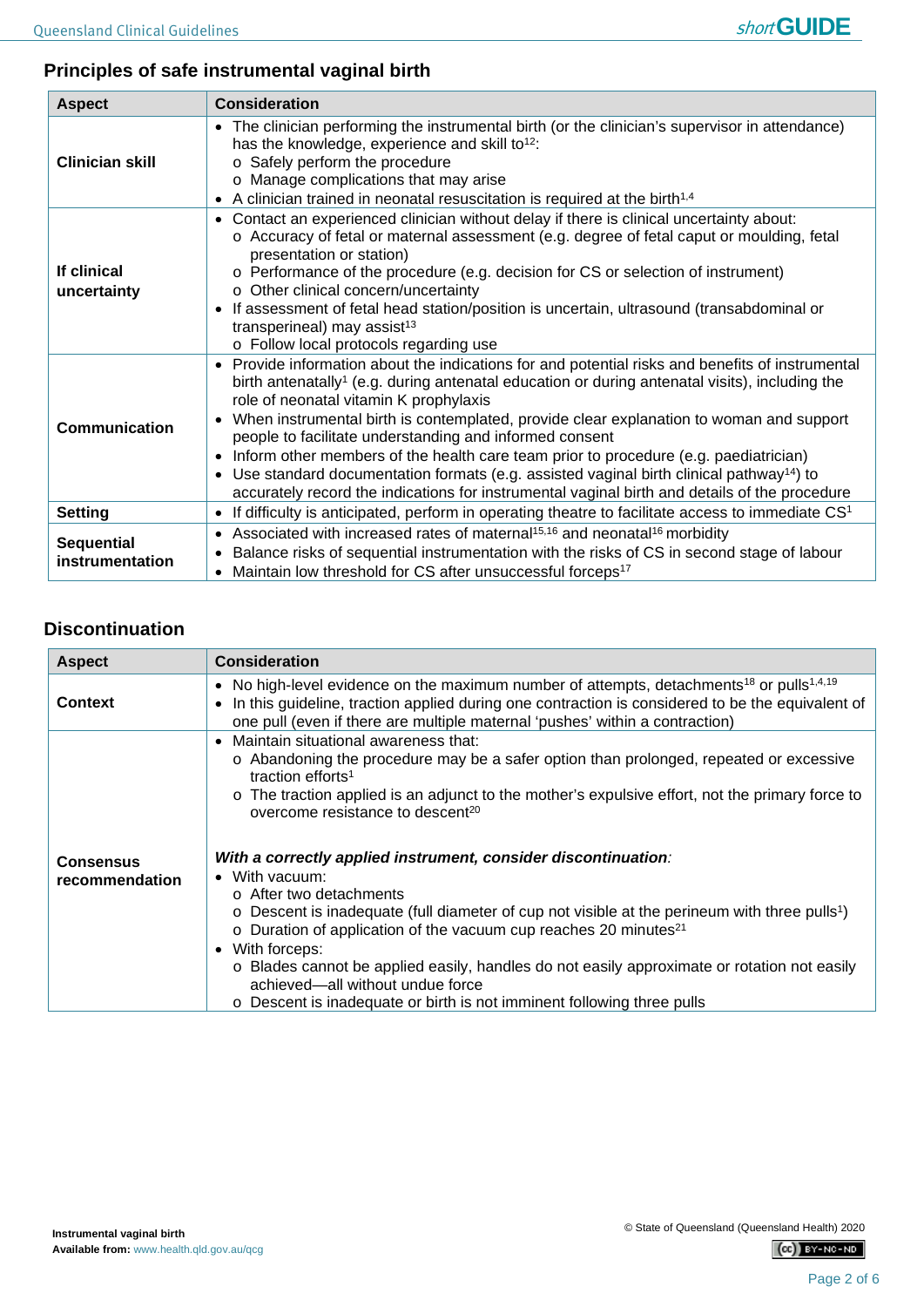# **Comparison of outcome by instrument**

| <b>Outcome/complication</b>                                                                                                                                                                                                                                                                                      | Any vacuum type           | Any forceps type       |
|------------------------------------------------------------------------------------------------------------------------------------------------------------------------------------------------------------------------------------------------------------------------------------------------------------------|---------------------------|------------------------|
| *Failure of attempt (7 studies, n=2419, RR 0.65, 95% CI 0.45 to 0.94) <sup>22</sup>                                                                                                                                                                                                                              | Higher                    | Lower                  |
| *Third or fourth degree tears (10 studies, n=2810, RR 1.89, 95% CI 1.51 to 2.37) <sup>22</sup>                                                                                                                                                                                                                   | Lower                     | Higher                 |
| *Vaginal trauma (8 studies, n=2443, RR 2.48, 95% CI 1.59 to 3.87) <sup>22</sup>                                                                                                                                                                                                                                  | Lower                     | Higher                 |
| *Flatus incontinence/altered continence (1 study, n=130, RR 1.77, 95% CI 1.19 to<br>$2.62)^{22}$                                                                                                                                                                                                                 | Lower                     | Higher                 |
| Levator avulsion (7 studies; n=977, OR 4.45, 95% CI 3.09 to 6.42) <sup>23</sup>                                                                                                                                                                                                                                  | Lower                     | Higher                 |
| Subgaleal haemorrhage (SGH)<br>Rate per 1000 instrumental births                                                                                                                                                                                                                                                 | 3 to $7.6/1000^{24}$      | 1.6/1000 <sup>25</sup> |
| *Other maternal outcomes <sup>22</sup> : blood loss, pain on day four, caesarean<br>section (CS), vulval trauma, episiotomy or perineal tear requiring suturing<br>with or without pudendal analgesia                                                                                                            | No significant difference |                        |
| *Other neonatal outcomes <sup>22</sup> : any neonatal injury, Apgar score at 5 minutes,<br>intubation, mean umbilical artery pH, scalp injury, facial injury, intracranial<br>No significant difference<br>injury, cephalohaematoma, retinal haemorrhage, jaundice, admission to<br>neonatal intensive care unit |                           |                        |

\*32 RCT (n=6597 women). Not all comparisons included data on all outcomes. Outcome definitions varied among studies. Heterogeneity between some studies. CI confidence interval; n: number; RR: risk ratio; OR odds ratio.

# **Instrument by type (vacuum or forceps)**

Instrument selection is dependent on the individual clinical circumstances, the woman's preference, the clinician's skill and experience, and the resources available. 22

| <b>Aspect</b>                       | Vacuum                                                                                                                                                                                                                                                                                                                               | <b>Forceps</b>                                                                                                                                                                                        |
|-------------------------------------|--------------------------------------------------------------------------------------------------------------------------------------------------------------------------------------------------------------------------------------------------------------------------------------------------------------------------------------|-------------------------------------------------------------------------------------------------------------------------------------------------------------------------------------------------------|
| <b>Indication</b>                   | • May be preferred:<br>o By clinician<br>$\circ$ If no indication for a specific instrument <sup>22</sup><br>Used for OA, OT or OP position<br>$\bullet$                                                                                                                                                                             | May be preferred<br>$\bullet$<br>o By clinician<br>$\circ$ If rotation required <sup>26</sup><br>Used for OA, OT or OP position (straight or<br>$\bullet$<br>curved according to intention to rotate) |
| <b>Contraindication</b>             | Non-vertex presentation (e.g. face, brow) <sup>22</sup><br>$\bullet$<br>Less than $34+0$ weeks gestation <sup>1,19</sup>                                                                                                                                                                                                             | If OT position, blades that cross at the<br>$\bullet$<br>articulation midpoint <sup>17</sup>                                                                                                          |
| <b>Relative</b><br>contraindication | • 34+0 to 36+0 weeks gestation <sup>1,4,19</sup>                                                                                                                                                                                                                                                                                     |                                                                                                                                                                                                       |
|                                     | • For both vacuum and forceps<br>$\circ$ Apply steady traction only during a contraction and with maternal effort <sup>1</sup><br>o Plan for potential complications (e.g. shoulder dystocia, PPH, perineal trauma)                                                                                                                  |                                                                                                                                                                                                       |
| <b>Procedural</b><br>considerations | Minimise shearing forces on the scalp (i.e.<br>$\bullet$<br>avoid 'rocking') <sup>1</sup><br>Ensure no maternal tissue trapped under<br>$\bullet$<br>cup after application of suction<br>No difference in clinical outcomes between<br>$\bullet$<br>rapid application of negative pressure and<br>stepwise application <sup>27</sup> | Perform the following ONLY between<br>$\bullet$<br>contractions <sup>1</sup> :<br>o Application of instrument<br>o Correction of asynclitism<br>o Rotation of fetal head                              |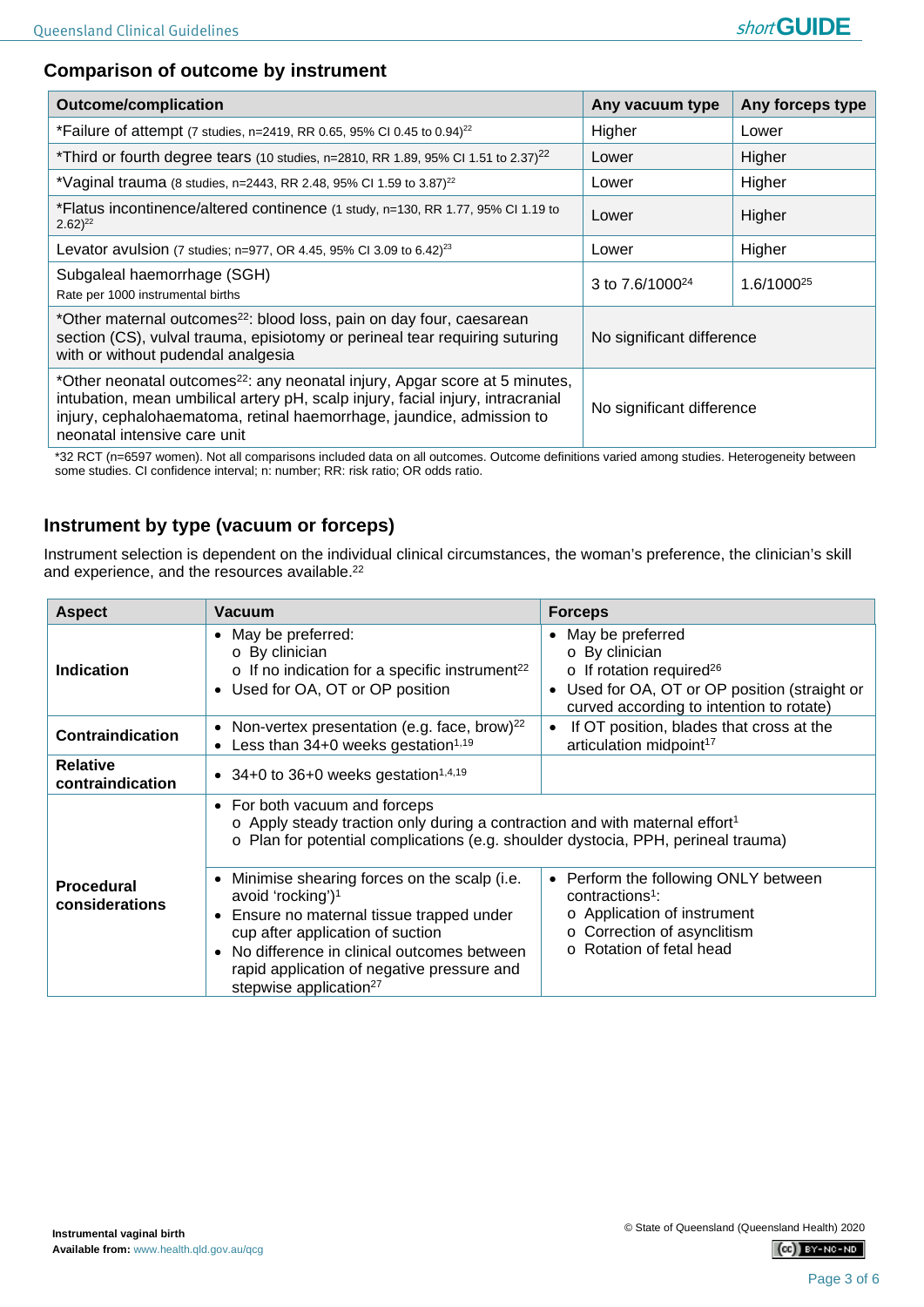### **Pre-intervention care**

| <b>Aspect</b>                            | <b>Consideration</b>                                                                                                                                                                                                                                                                                                                                                                                                                                                                                                                                                                       |  |
|------------------------------------------|--------------------------------------------------------------------------------------------------------------------------------------------------------------------------------------------------------------------------------------------------------------------------------------------------------------------------------------------------------------------------------------------------------------------------------------------------------------------------------------------------------------------------------------------------------------------------------------------|--|
| <b>Bladder care</b>                      | Ensure bladder empty-if required catheterise (in/out)<br>$\bullet$                                                                                                                                                                                                                                                                                                                                                                                                                                                                                                                         |  |
| Abdominal and<br>vaginal<br>assessment   | If indwelling catheter insitu, deflate balloon or remove<br>$\bullet$<br>Perform an abdominal and vaginal assessment to confirm ALL of the following <sup>1,2,4,17,19</sup><br>$\bullet$<br>o Vertex presentation<br>o Head is 1/5th or less palpable abdominally<br>o Estimated fetal weight (EFW) considered<br>o Clinical assessment that pelvis is adequate for vaginal birth<br>o Cervix fully dilated and membranes ruptured<br>o Assessment of caput and moulding (for accurate assessment of station)<br>o Head position (OA, OT, OP) is known for correct placement of instrument |  |
| Analgesia/<br>anaesthesia                | Provide adequate analgesia prior to procedure<br>$\bullet$<br>o Insufficient evidence to support any particular analgesic agent or method of<br>administration <sup>28</sup><br>Considerations <sup>29</sup> :<br>$\bullet$<br>o More analgesia usually required for forceps than for vacuum<br>o If analgesia required, perineal infiltration is often sufficient for vacuum births<br>o Pudendal block effective for most low and outlet forceps births<br>o Regional block required for some low and most mid-cavity forceps birth                                                      |  |
| Episiotomy                               | Evidence about episiotomy and reducing the risk of perineal injury is unclear-use clinical<br>$\bullet$<br>judgement for each birth <sup>1,2,19,30</sup><br>o Refer to Queensland Clinical Guidelines: Perineal care <sup>31</sup><br>Strongly consider episiotomy if first vaginal birth and forceps are used <sup>31</sup><br>$\bullet$<br>o If episiotomy is indicated, perform mediolateral                                                                                                                                                                                            |  |
| <b>Maternal and fetal</b><br>observation | Provide continuous one-to-one midwifery support<br>$\bullet$<br>Monitor vital signs as per second stage of labour and according to clinical circumstances<br>$\bullet$<br>○ Refer to Queensland Clinical Guideline Normal birth <sup>3</sup><br>Auscultate FHR prior to procedure and between contractions<br>$\bullet$<br>o Refer to Queensland Clinical Guideline: Intrapartum fetal surveillance <sup>5</sup>                                                                                                                                                                           |  |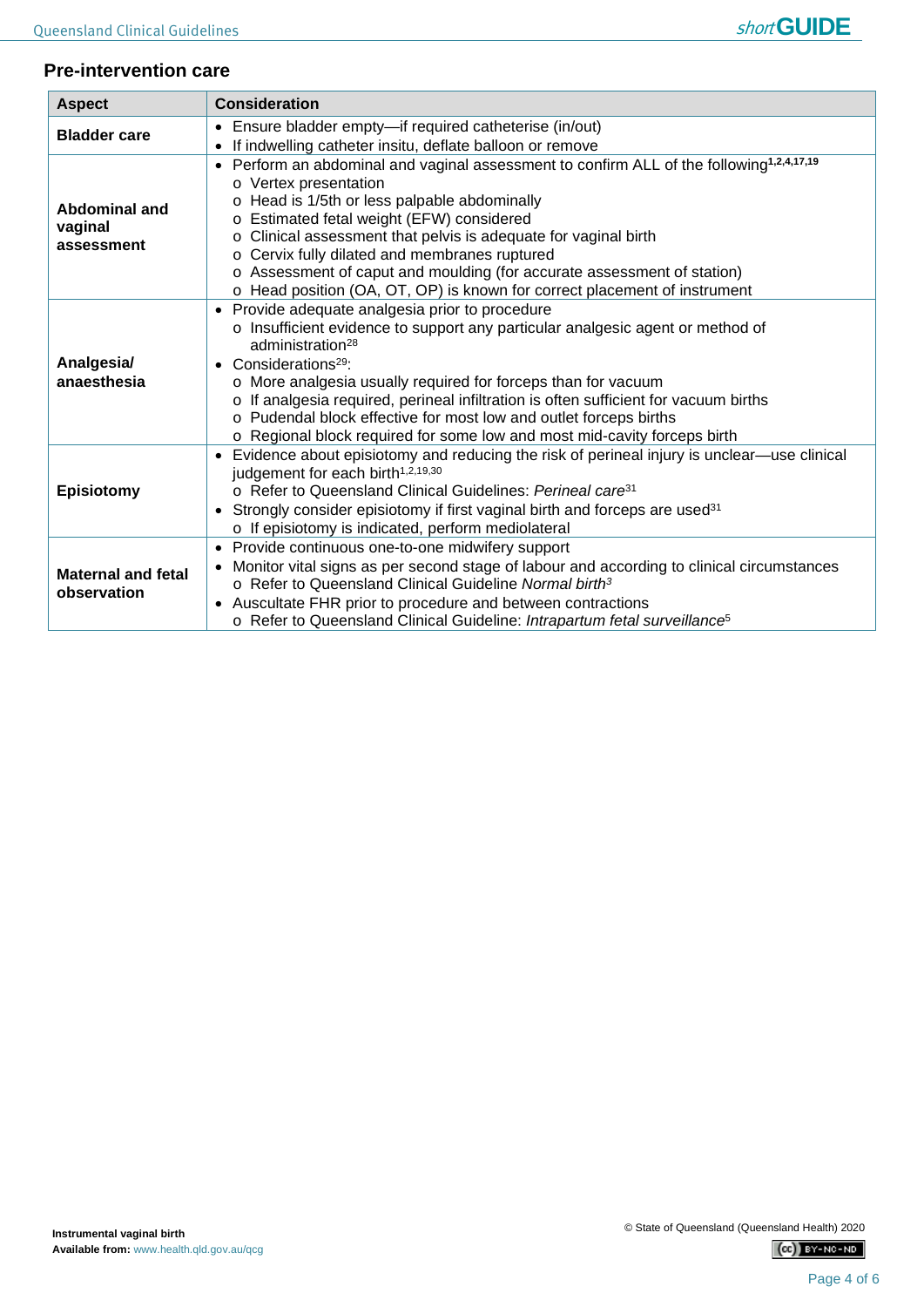

#### **Post-intervention care**

| <b>Aspect</b>                                         | <b>Consideration</b>                                                                                                                                                                                                                                                                                                                                                                                                                                                                                                                                                                                                                                                                                                                                                                                                                                                                                                                                                                                                                                                                                                                 |
|-------------------------------------------------------|--------------------------------------------------------------------------------------------------------------------------------------------------------------------------------------------------------------------------------------------------------------------------------------------------------------------------------------------------------------------------------------------------------------------------------------------------------------------------------------------------------------------------------------------------------------------------------------------------------------------------------------------------------------------------------------------------------------------------------------------------------------------------------------------------------------------------------------------------------------------------------------------------------------------------------------------------------------------------------------------------------------------------------------------------------------------------------------------------------------------------------------|
| <b>Baby care</b>                                      | Perform neonatal surveillance according to risk for SGH [refer to RANZCOG statement on<br>Subgaleal haemorrhage in the newborn <sup>32</sup> ]<br>o Use Neonatal Early Warning Tool (NEWT) or similar to record observations <sup>33</sup><br>Collect paired cord blood gas samples at birth <sup>5</sup><br>o If increased risk of SGH established at birth, collect cord blood for full blood count<br>Notify paediatrician/neonatologist of instrumental birth (if not already notified during labour)<br>٠<br>Administer Vitamin K prophylaxis as soon as practical after birth <sup>32</sup><br>Minimum surveillance for all babies post instrumental vaginal birth (level 1 surveillance)<br>o Baseline neonatal observations<br>o Avoid hats and bonnets so changing head shape or size can be identified <sup>32</sup><br>o Assess for signs and symptoms of instrument-related injury<br>o Refer to Queensland Clinical Guideline Routine newborn assessment <sup>34</sup><br>o In the presence of poor feeding, pallor or other concerns, increase frequency of<br>monitoring and seek timely medical review <sup>32</sup> |
| <b>Maternal</b><br>observations                       | Routine postnatal observations as per individual clinical circumstances/local protocols<br>$\bullet$                                                                                                                                                                                                                                                                                                                                                                                                                                                                                                                                                                                                                                                                                                                                                                                                                                                                                                                                                                                                                                 |
| <b>Perineal care</b>                                  | • Perform a comprehensive perineal assessment<br>o Instrumental birth associated with higher rates of perineal injury <sup>35</sup><br>Refer to Queensland Clinical Guideline: Perineal care <sup>31</sup> for recommendations about:<br>$\bullet$<br>o Perineal recovery, hygiene and healing<br>o Pelvic floor muscle exercises, self-care and referral recommendations after OASIS<br>Refer to a women's health physiotherapist as per local protocol                                                                                                                                                                                                                                                                                                                                                                                                                                                                                                                                                                                                                                                                             |
| <b>Bladder care</b>                                   | Monitor and document frequency and volume of voiding after birth<br>o Risk of postpartum urinary retention is increased after instrumental birth <sup>36</sup><br>If voiding has not occurred within six hours <sup>36,37</sup> or urinary retention is suspected, consider<br>$\bullet$<br>post-void residual and/or indwelling catheter<br>Refer to continence advisor/physiotherapist as required                                                                                                                                                                                                                                                                                                                                                                                                                                                                                                                                                                                                                                                                                                                                 |
| <b>Antibiotics</b>                                    | Consider antibiotic prophylaxis against postpartum infectious morbidity <sup>1,38</sup><br>٠<br>Evidence (mainly from single study ( $n=3420$ ) in a high income country <sup>39</sup> ) found that a single<br>$\bullet$<br>dose of prophylactic antibiotic reduced <sup>39</sup> :<br>o Superficial perineal wound infection (RR 0.53; 95% CI 0.4 to 0.69)<br>o Deep perineal wound infection (RR 0.46; 95% CI 0.31 to 0.69)<br>$\circ$ Wound breakdown (RR 0.52; CI 0.43 to 0.63)<br>Largest study used following regimen <sup>39</sup><br>o Single dose of amoxicillin 1 g and clavulanic acid 200 mg IV within 6 hours of birth in<br>women not allergic to penicillin <sup>39</sup>                                                                                                                                                                                                                                                                                                                                                                                                                                            |
| Analgesia                                             | • Offer regular rectal non-steroidal anti-inflammatory agents and paracetamol <sup>40</sup><br>If pain not relieved by analgesia, perform a clinical assessment to exclude complications<br>(e.g. haematoma or infection)                                                                                                                                                                                                                                                                                                                                                                                                                                                                                                                                                                                                                                                                                                                                                                                                                                                                                                            |
| <b>Venous</b><br>thromboembolism<br>(VTE) prophylaxis | • Perform a risk assessment and consider prophylactic measures for VTE<br>o Refer to Queensland Clinical Guideline: Venous thromboembolism prophylaxis in<br>pregnancy and the puerperium <sup>41</sup>                                                                                                                                                                                                                                                                                                                                                                                                                                                                                                                                                                                                                                                                                                                                                                                                                                                                                                                              |
| <b>Psychological care</b>                             | Offer an opportunity to discuss the indications for the instrumental birth, the management of<br>$\bullet$<br>any complications and implications for future births<br>$\circ$ Instrumental birth is associated with fear of subsequent birth and post-traumatic stress <sup>42</sup><br>Ask about psychological wellbeing in the postnatal period and offer referral if indicated<br>$\bullet$                                                                                                                                                                                                                                                                                                                                                                                                                                                                                                                                                                                                                                                                                                                                       |

 $(Cc)$  BY-NC-ND